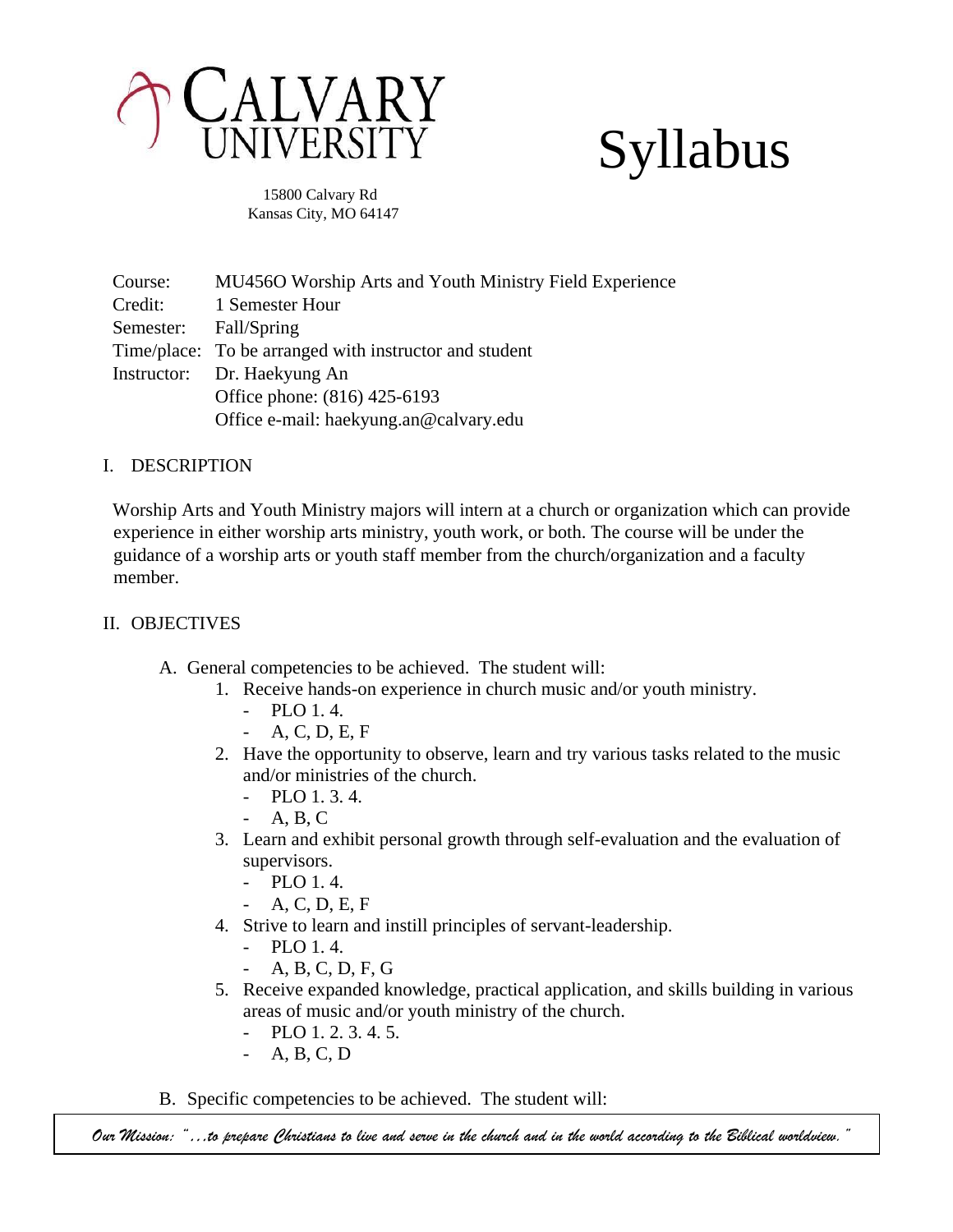- 1. Show leadership growth through being involved music and/or youth ministry under the supervision of a church staff person or music professor.
	- PLO 1. 4.
	- A, C, D, E, F
- 2. Exhibit practical knowledge and growth through the various tasks that are assigned.
	- $-$  PLO 1, 2, 3, 5
	- $-A, B, C$
- 3. Demonstrate improvement in ministry through use of a personal log, input from the pastor or other leaders of the church, and interaction with the instructor.
	- PLO 1. 4.
	- A, B, C, D, F, G
- 4. Learn more about the ministry and servant-leadership by completing the required reading, putting concepts into practice, and dialogue with the instructor.
	- PLO 1, 2, 5
	- A, B, C

# III. REQUIREMENTS

- A. Secure an internship position at a church that is suitable for this course. The position/place of internship must be accepted by the instructor of the course and the music director or pastor of the church.
- B. Complete the specific tasks agreed upon by the student, instructor and music director or pastor. Tasks are to be customized to meet the needs and abilities of the student, and to fit the church where the internship will take place.
- C. Keep a brief log or diary of the ministry, what was experienced, difficulties encountered, problems solved, and lessons learned during the internship. Record all of the time spent daily related to the internship position. A specific log form for each week is given to the student and is to be completed at the end of each week.
- D. Meet weekly or bi-weekly with the instructor for dialogue, help and information.
- E. Meet weekly or bi-weekly with the church staff person for dialogue, help, planning and information.
- F. Receive a written evaluation by the music director or church staff person at least 3 times during the internship.
- G. Complete the required reading for the course.

# IV. METHODS

- A. Personal, practical experience in local church ministry related to music and/or youth.
- B. Direct supervision by the music director or other staff person of the church.
- C. Written evaluation by the music director or other staff person of the church.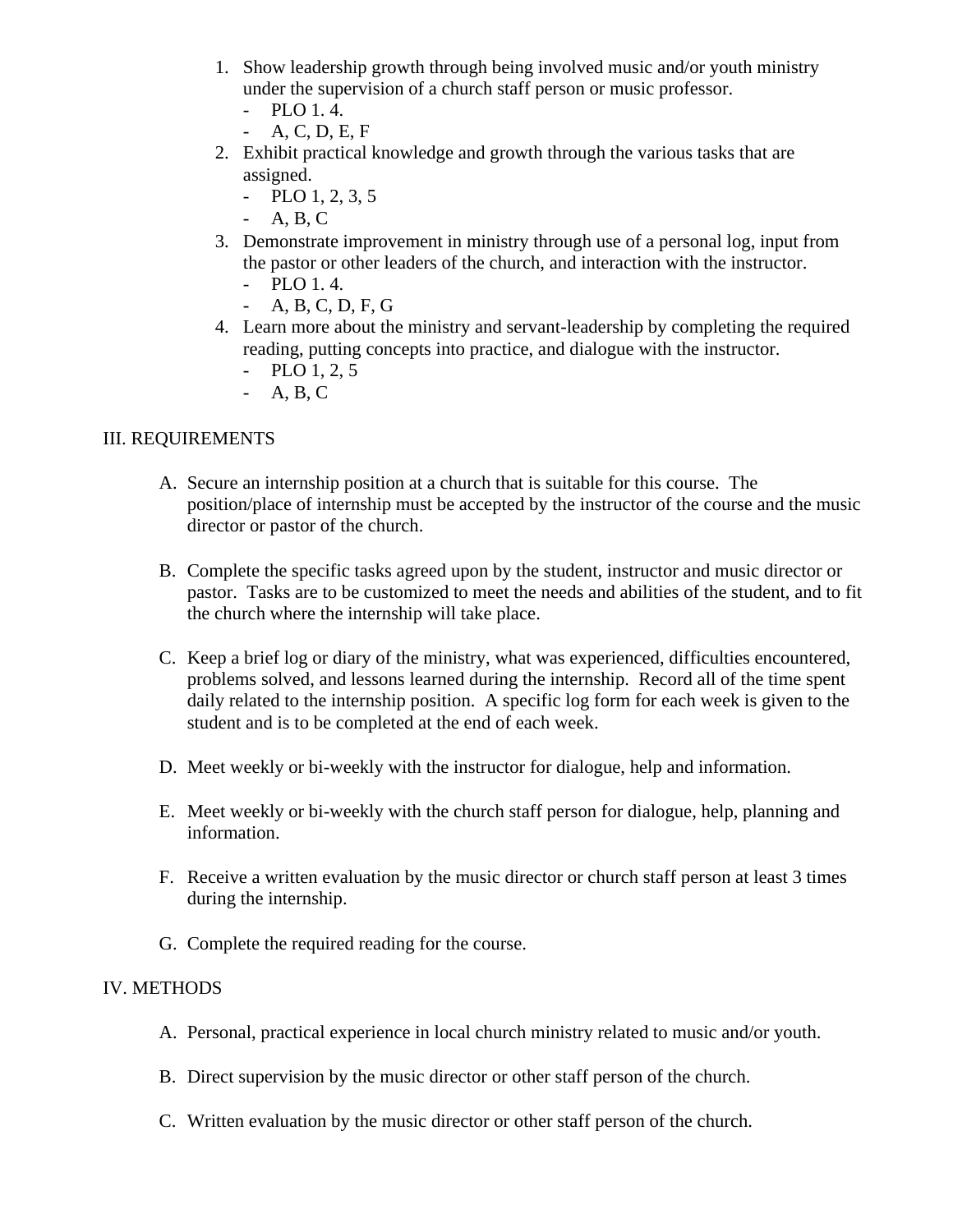- D. Weekly log.
- E. Sessions with the instructor.

## V. MATERIALS

A. The student is required to read at least 1 text related to biblical service and leadership from appropriate texts located in the CU library.

#### VI. GRADING

| A. Effectiveness, growth and faithfulness to the church ministry |      |
|------------------------------------------------------------------|------|
| as evidenced by observation and/or evaluations                   | 50%  |
| B. Weekly log completion                                         | 10%  |
| C. Reading                                                       | 20%  |
| D. Sessions with church staff member and instructor              | 20%  |
| Total                                                            | 100% |

## VII. OTHER IMPORTANT INFORMATION

The Bible is a required textbook in every course at Calvary University. To facilitate academic level study, students are required to use for assignments and research an English translation or version of the Bible based on formal equivalence (*meaning that the translation is generally word-for-word from the original languages*), including any of the following: New American Standard (NASB, English Standard Version (ESV), New King James (NKJV), or King James (KJV). Other translations and versions based on dynamic equivalence (*paraphrases, and thought-for-thought translations like NLT and NIV*) may be used as supplemental sources. Please ask the professor if you have questions about a particular translation or version.

Students with disabilities have the responsibility of informing the Accommodations Support Coordinator [\(aso@calvary.edu\)](mailto:aso@calvary.edu) of any disabling condition that may require support.

## *Plagiarism is defined as copying any part of a book or paper without identifying the author. This also includes taking another person's ideas and presenting them as your own.*

The Clark Academic Center (learning@calvary.edu) is dedicated to providing free academic assistance for Calvary University students. Student tutors aid with all facets of the writing process, tutor in various subject areas, prepare students for exams and facilitate tests. Please take advantage of this service.

All class papers must follow the Turabian style according to A Manual for Writers of Research Papers, Theses, and Dissertations, 8th edition and the Calvary Style Guide, 2019 update.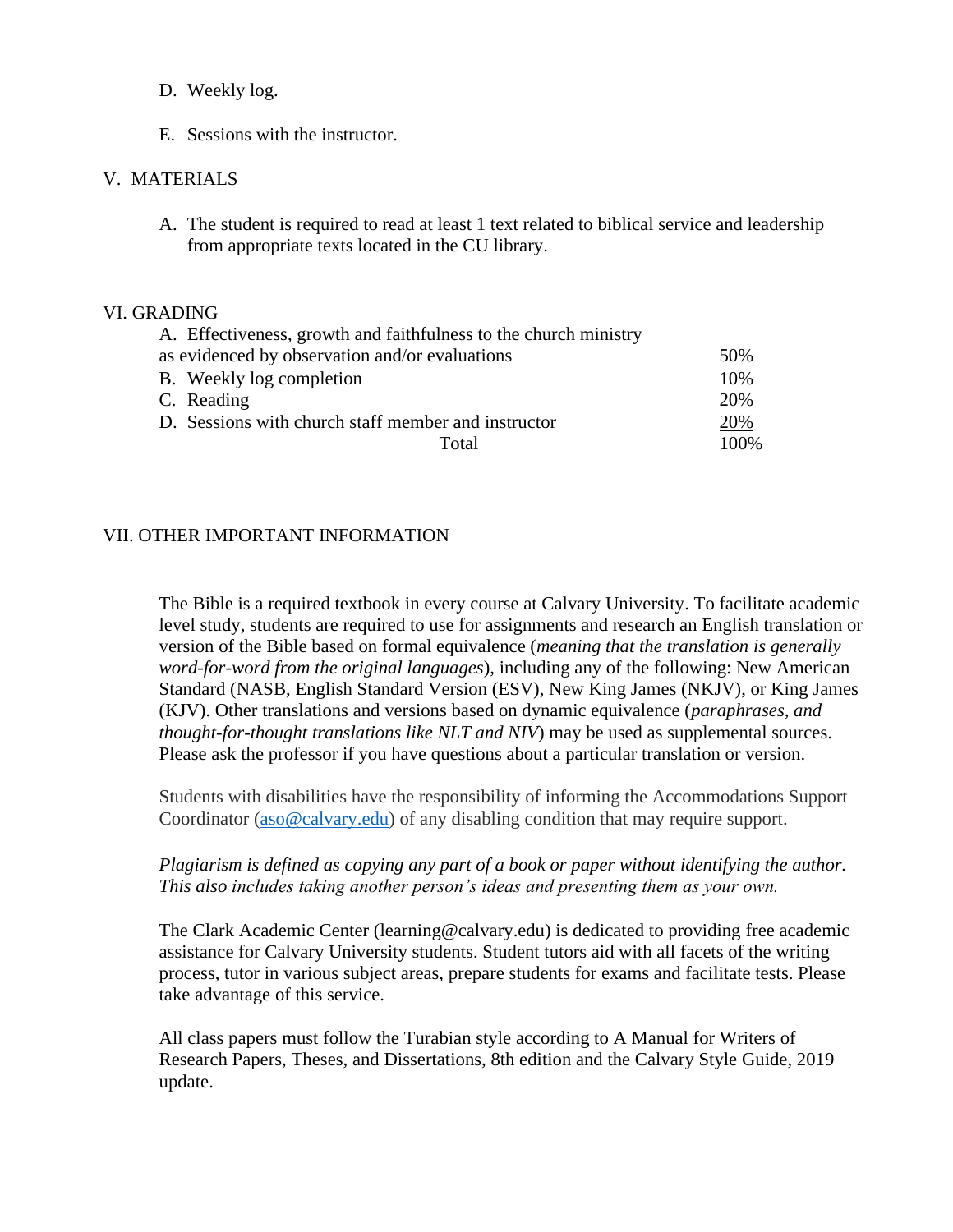In-class attendance and discussion is mandatory and is part of the student's overall final grade.

Grading Scale: See grading scale in the university catalog.

# **\*Carnegie Unit Worksheet**

# **Calvary University Course: MU456O WA/YM Field Experience**

| <b>Assignments</b> |       | <b>External/Online</b> |  |  |
|--------------------|-------|------------------------|--|--|
|                    | Hours | Assigned               |  |  |
| Reading (pages)    | 10    |                        |  |  |
| As assigned        | 35    |                        |  |  |
|                    |       |                        |  |  |
|                    |       |                        |  |  |
| Total              | 45    |                        |  |  |
|                    |       |                        |  |  |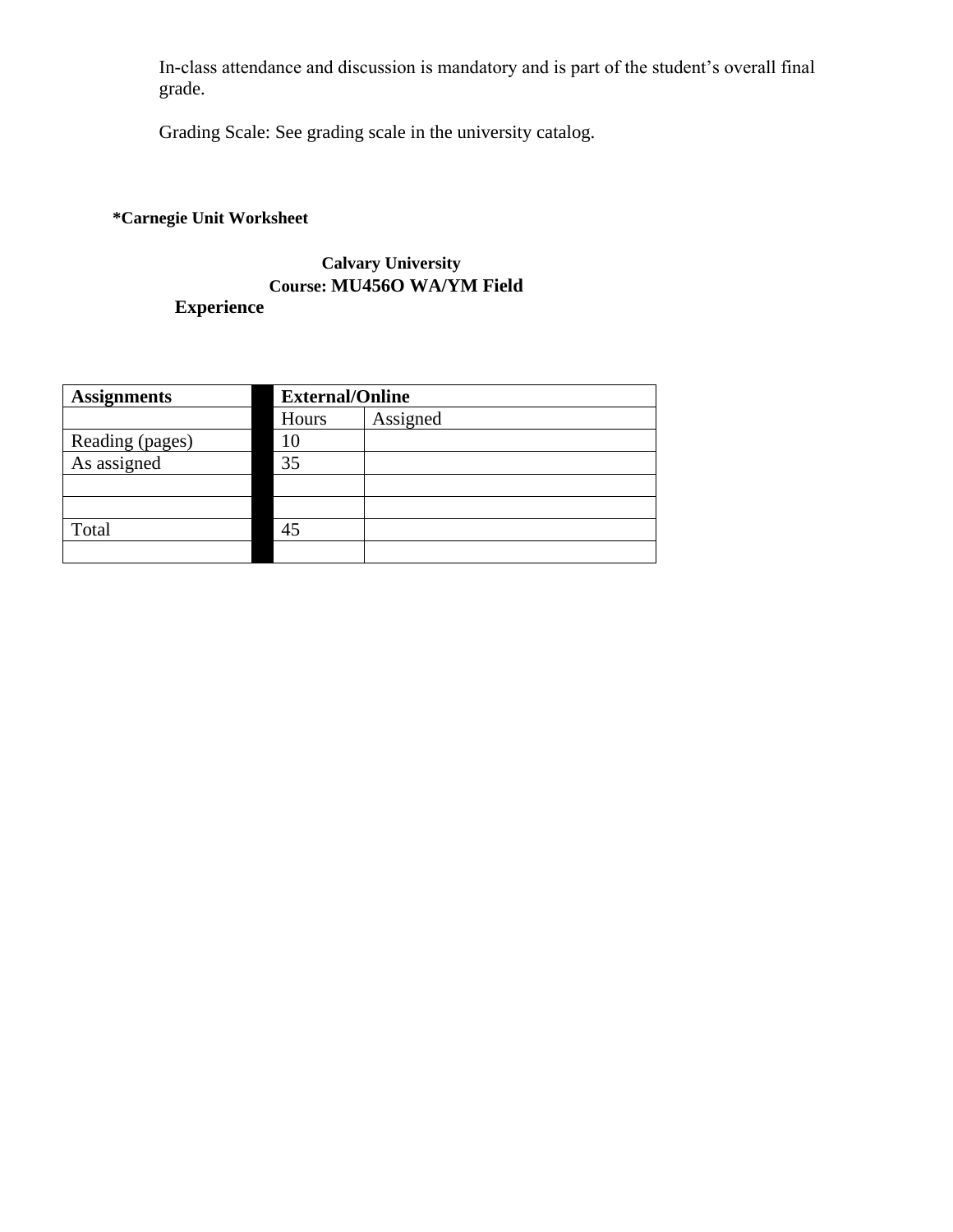MU456O Worship Arts Ministry Field Experience

| Weekly Log                                                                                                                                                                              |                                                                                                    |  | Student Name |  |                                   |
|-----------------------------------------------------------------------------------------------------------------------------------------------------------------------------------------|----------------------------------------------------------------------------------------------------|--|--------------|--|-----------------------------------|
| The intern is to complete 1 log form for each week of internship involvement.                                                                                                           |                                                                                                    |  |              |  |                                   |
|                                                                                                                                                                                         | Date this log form completed                                                                       |  |              |  | For week of ________ to _________ |
| 1. List the amount of hours/time involved in actual ministry, preparation for ministry,<br>meeting(s) related to ministry, other related to internship for the week of this log report. |                                                                                                    |  |              |  |                                   |
|                                                                                                                                                                                         | Mon_________ Tue___________ Wed__________ Thu____________ Fri__________ Sat_________ Sun__________ |  |              |  |                                   |
| 2. List the specific types of ministries/things you were involved in this week:                                                                                                         |                                                                                                    |  |              |  |                                   |

- 3. What are some areas of your ministry that you felt went fairly well this week?
- 4. What are some areas of your ministry that you had problems with or had difficult situations?

Do you feel that you can solve these problems on your own or do you feel that you need help from someone?

- 5. Are there some things that you will do differently this coming week? If so, what?
- 6. How do you think you related to people this week?
- 7. Did you encounter any relational problems with others?

If yes, what was the nature of the difficulties.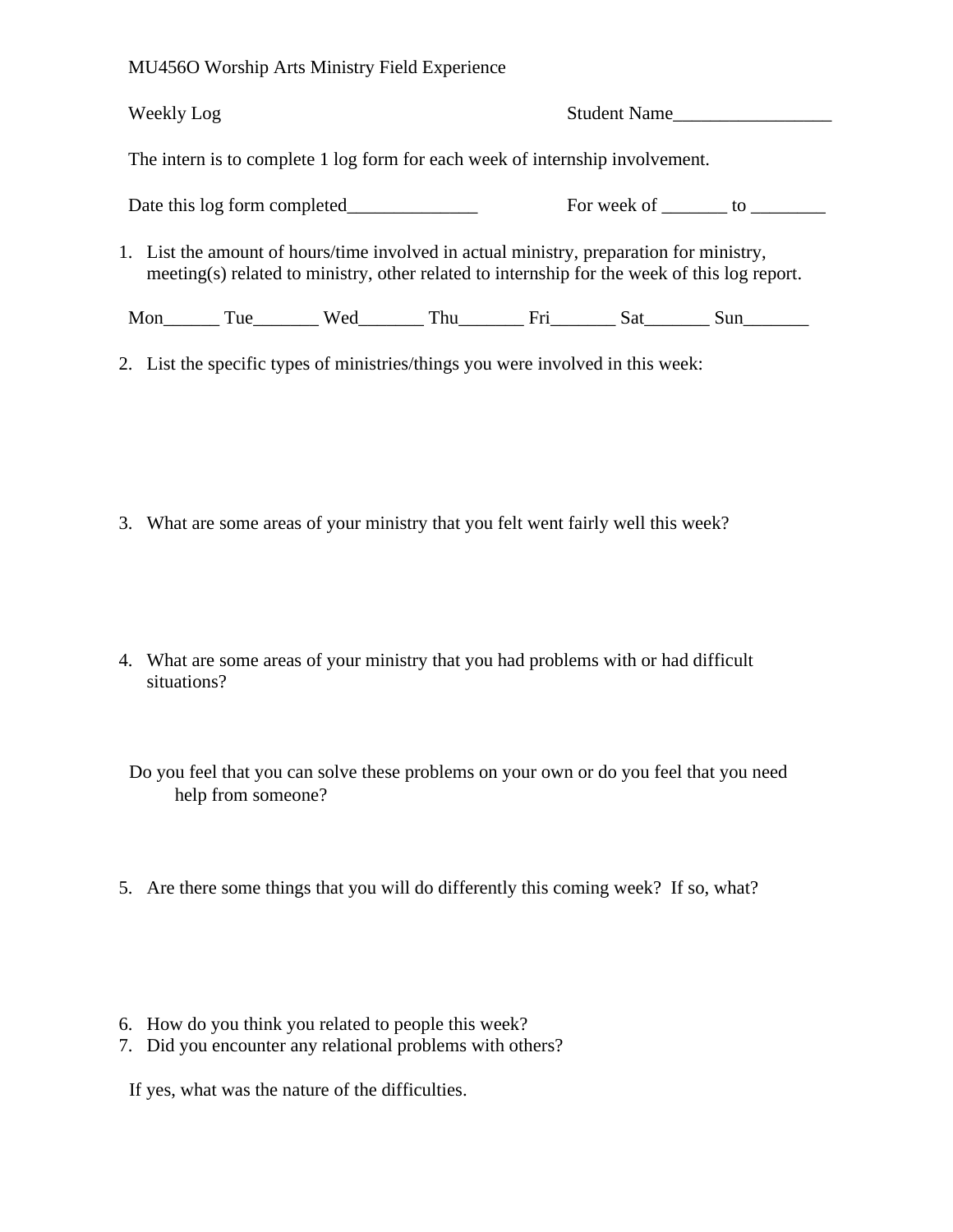Do you feel that you can solve these difficulties or do you need the help of someone else?

8. Rate yourself in the following areas concerning your internship work this week, on a scale of 1-5 with 5 being superior.

| A. Communication                                            | 12345 |
|-------------------------------------------------------------|-------|
| B. Attitude                                                 | 12345 |
| C. Promptness                                               | 12345 |
| D. Faithfulness                                             | 12345 |
| E. Diligence                                                | 12345 |
| F. Organization/planning                                    | 12345 |
| G. Worry                                                    | 12345 |
| H. Quality of work                                          | 12345 |
| Preparation<br>I.                                           | 12345 |
| Leadership<br>J.                                            | 12345 |
| K. Effectiveness of leading a service (if it applies) 12345 |       |
| L. Effectiveness of leading a class or rehearsal            | 12345 |
| M. Relationship with musicians and/or youth                 | 12345 |
| N. Relationship with others in the church                   | 12345 |

9. I need to speak to the music director or other staff person about the following:

10. I need to speak to the instructor about the following: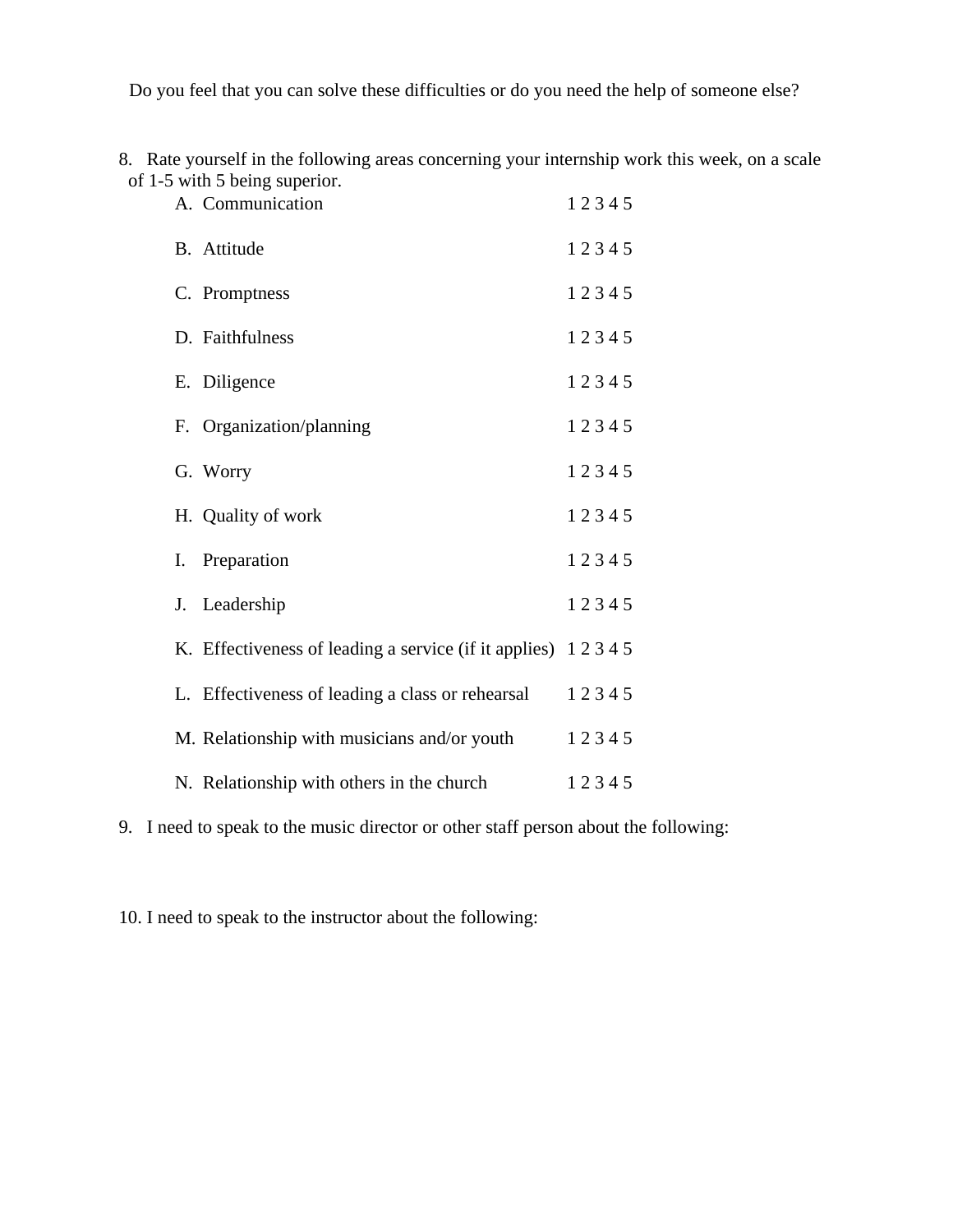Calvary University

MU456O Worship Arts Ministry Field Experience

Church Supervisor Evaluation Form

The church supervisor is to complete 3 evaluation forms during the semester related to the student's church music internship and return them to the college instructor for the course. Due dates are: TBD-every three weeks

Supervisor's name Student music intern

Date of this evaluation\_\_\_\_\_\_\_\_\_\_\_\_\_

- 1. List the specific types of ministries/things the student was involved in for the past 3 weeks:
- 2. What are some areas of the ministry/leadership that you felt the student did quite well in the past 3 weeks?
- 3. What are some areas of the ministry/leadership that you feel the student had problems with or encountered difficult situations?

Do you feel that you or the student can solve these problems on their own or do you feel that you need help from the instructor of the course?

- 4. Are there some things that you did or will recommend to the student as suggestions to do differently in the coming weeks of ministry? If so, what?
- 5. How do you feel the student related to people the past 3 weeks of the ministry?
- 6. Did you feel that the student encountered any relational problems with others?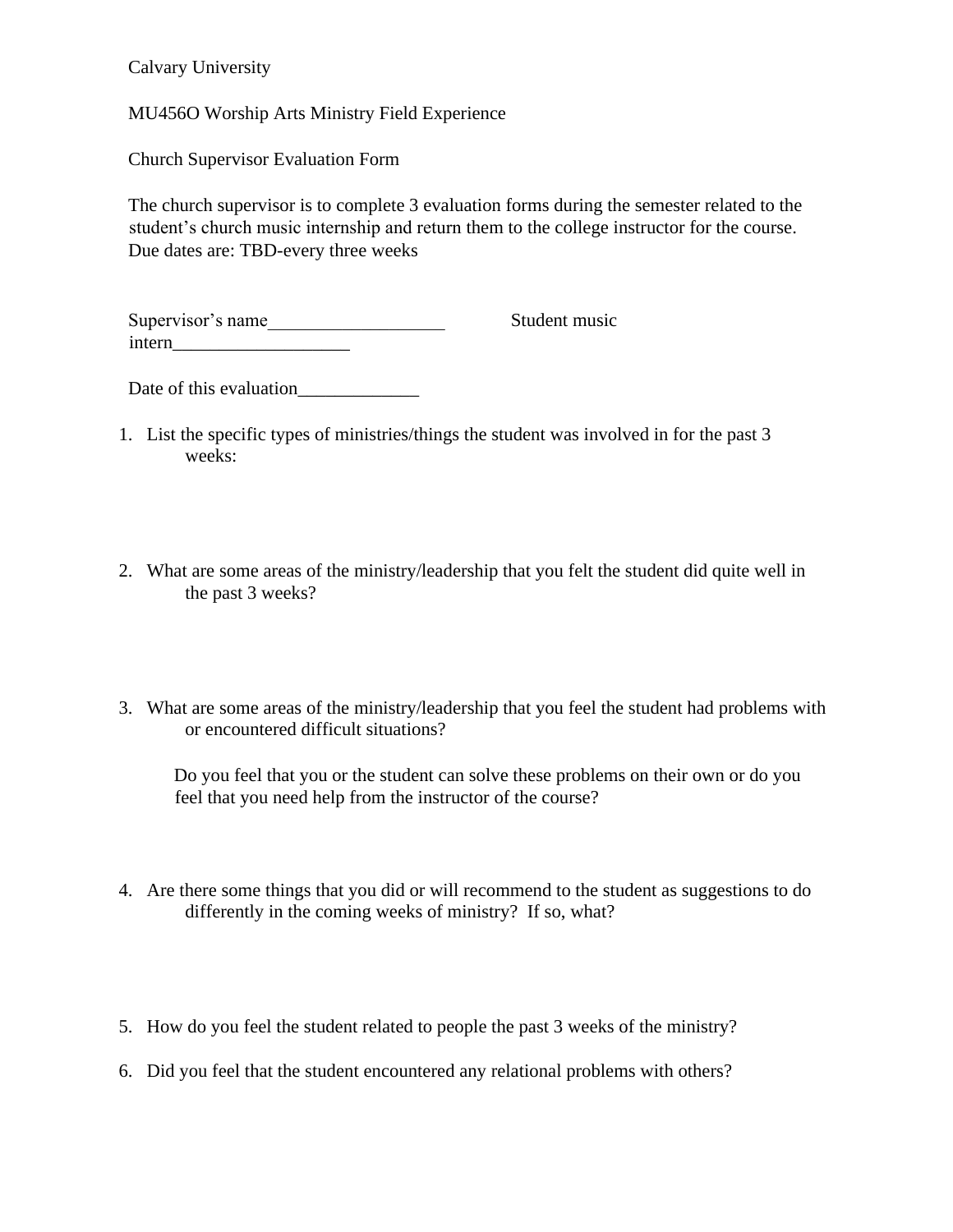If yes, what was the nature of the difficulties.

Do you feel that these can be solved by the student and you or do you need the help of the instructor of the course?

7. Rate the student in the following areas concerning their internship work during the past 3 weeks, on a scale of 1-5 with 5 being superior.

|          | $z$ eks, on a scale of 1-5 with 5 being superior.<br>A. Communication | 12345          |
|----------|-----------------------------------------------------------------------|----------------|
|          | B. Attitude                                                           | 12345          |
|          | C. Promptness                                                         | 12345          |
|          | D. Faithfulness                                                       | 12345          |
|          | E. Diligence                                                          | 12345          |
|          | F. Organization/planning                                              | 12345          |
|          | G. Worry                                                              | 12345          |
|          | H. Quality of work                                                    | 12345          |
| Ι.<br>J. | Preparation<br>Leadership                                             | 12345<br>12345 |
|          | K. Effectiveness of leading a service (if it applies) 12345           |                |
|          | L. Effectiveness of leading a class or rehearsal                      | 12345          |
|          | M. Relationship with musicians and/or youth                           | 12345          |
|          | N. Relationship with others in the church                             | 12345          |

8. I need to speak to the student about the following:

9. I need to speak to the instructor of the course about the following:

MU456O Worship Arts Ministry Field Experience Student Name\_\_\_\_\_\_\_\_\_\_\_\_\_\_\_\_\_\_\_\_\_\_

Reading form